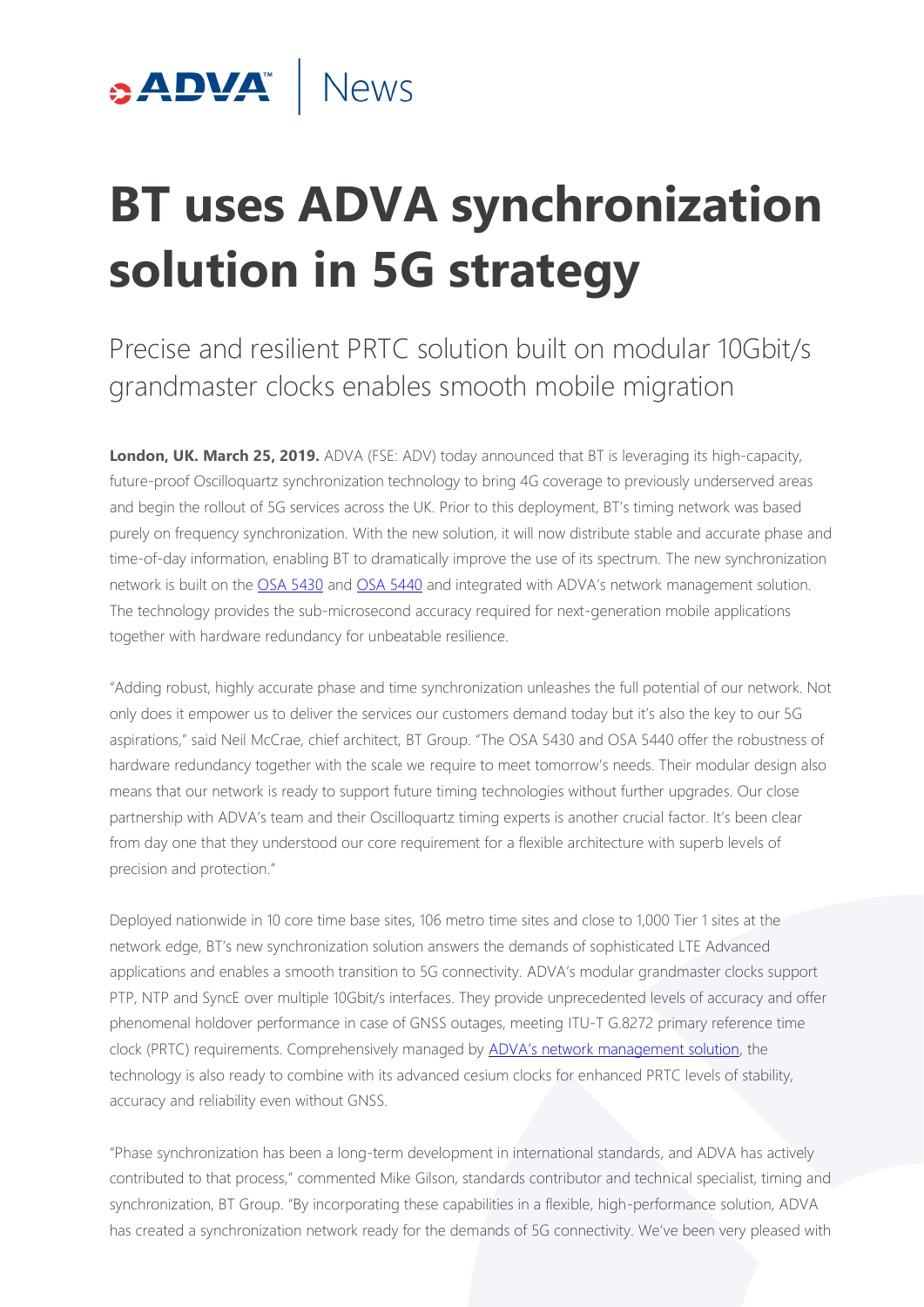## **DVA News**

the way ADVA's team have worked closely with us to fulfill not only our initial requirements but also provide a foundation for the future."

"Bringing these levels of accuracy and resilience to BT's mission-critical synchronization network is a real milestone. Achieving phase synchronization is a major challenge but with our uniquely flexible, high-capacity technology and the dedication and experience of our team, we've been able to handle all of that complexity on BT's behalf and provide the ideal solution for its needs and ambitions," said Sarah Mendham, senior director, sales, ADVA. "It's all about meeting urgent 4G requirements while also laying the groundwork for BT's future ambitions," added Gil Biran, general manager, Oscilloquartz. "By providing the tools to offer 5G services and deliver valuable time-as-a-service offerings, we're enabling BT to continue expanding its horizons. This network opens the door to the IoT services of the future and delivers a significant boost to the UK's digital economy."

Watch this video for more information on the OSA 5430: [https://youtu.be/iHkMYbmE9Vw.](https://youtu.be/iHkMYbmE9Vw) 

A video on the OSA 5440 is also available here: [https://youtu.be/iQeOMrqddZo.](https://youtu.be/iQeOMrqddZo)

### **About ADVA**

ADVA is a company founded on innovation and focused on helping our customers succeed. Our technology forms the building blocks of a shared digital future and empowers networks across the globe. We're continually developing breakthrough hardware and software that leads the networking industry and creates new business opportunities. It's these open connectivity solutions that enable our customers to deliver the cloud and mobile services that are vital to today's society and for imagining new tomorrows. Together, we're building a truly connected and sustainable future. For more information on how we can help you, please visit us at: [www.advaoptical.com.](http://www.advaoptical.com/)

### **About Oscilloquartz**

Oscilloquartz is a pioneer in time and frequency synchronization. We design, manufacture and deploy end-toend synchronization systems that ensure the delivery and assurance of highly precise timing information over next-generation packet and legacy networks. As an ADVA company, we're creating new opportunities for tomorrow's networks. For more information, please visit us at: www.oscilloquartz.com.

### **Published by:**

ADVA Optical Networking SE, Munich, Germany [www.advaoptical.com](http://www.advaoptical.com/)

**For press:** Gareth Spence t +44 1904 699 358 [public-relations@advaoptical.com](mailto:public-relations@advaoptical.com)

**For investors:** Stephan Rettenberger t +49 89 890 665 854